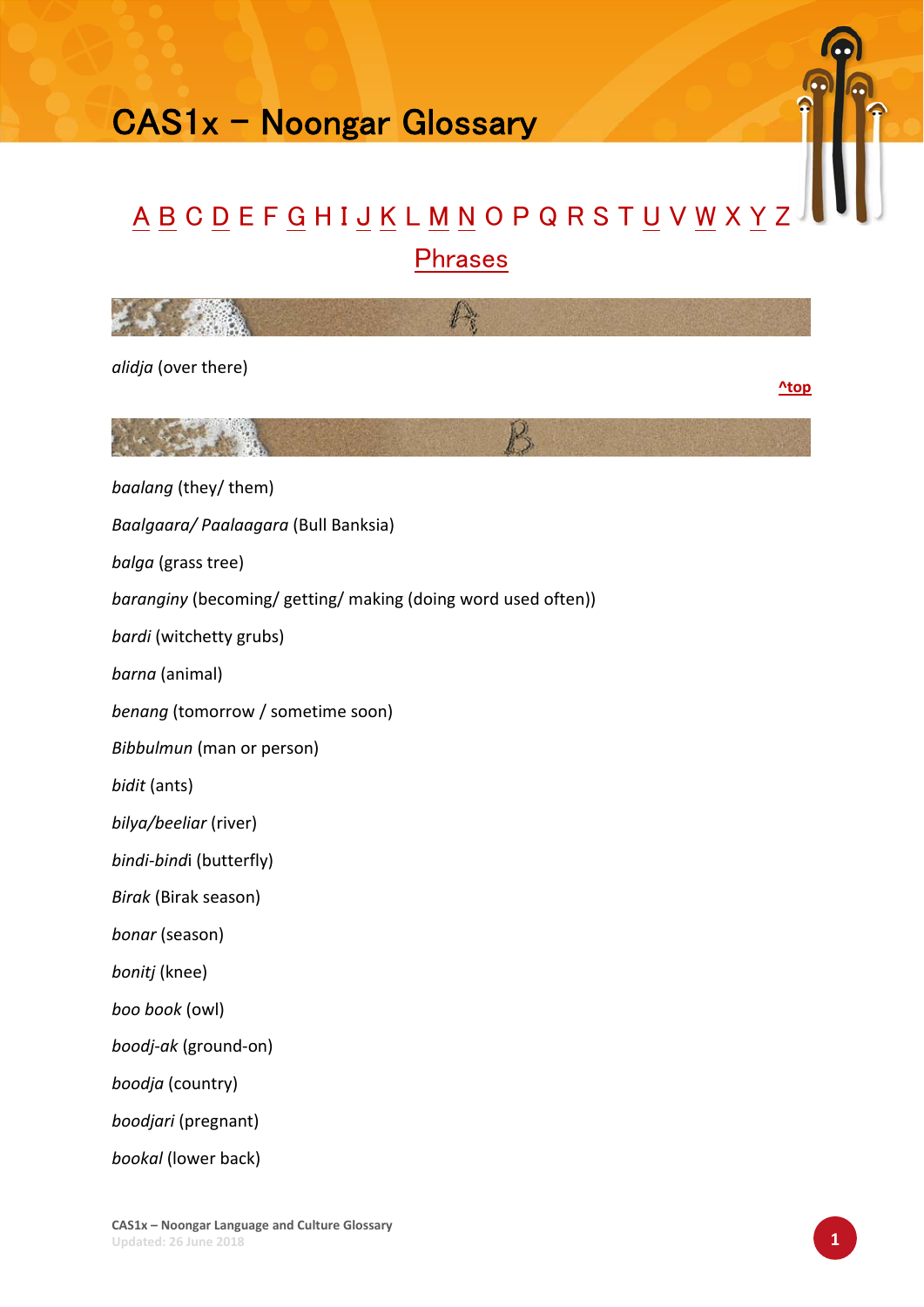| bookas/bwoka (animal skin cloaks used for warmth)         |
|-----------------------------------------------------------|
| <i>boola</i> (many or big)                                |
| boola boola maalak (very/big big cold)                    |
| boola kaalang (very/big big hot)                          |
| boola kala (colourful)                                    |
| booladalung/boodalung (pelican)                           |
| boondong (money)                                          |
| booraanggaa/boraanga (totems)                             |
| boorda/boordawan (goodbye)                                |
| Boordiya (Elders (boss person, leader, kaadadjan holder)) |
| boorn (tree)                                              |
| booro-nginy (rain falling)                                |
| booron (rains)                                            |
| booyi (turtle)                                            |
| boya (money)                                              |
| Bunuru (Bunuru season)                                    |
| bwoka (kangaroo cloak)                                    |

**^top**



*daa* (mouth) *daardi* (pretty cool) *daat‐koorliny* (falling down (as in rain)) *daatj / daadja* (meat) *dabakarn* (slowly) *dambart* (three) *dandjoo* (coming together) *darp* (knife)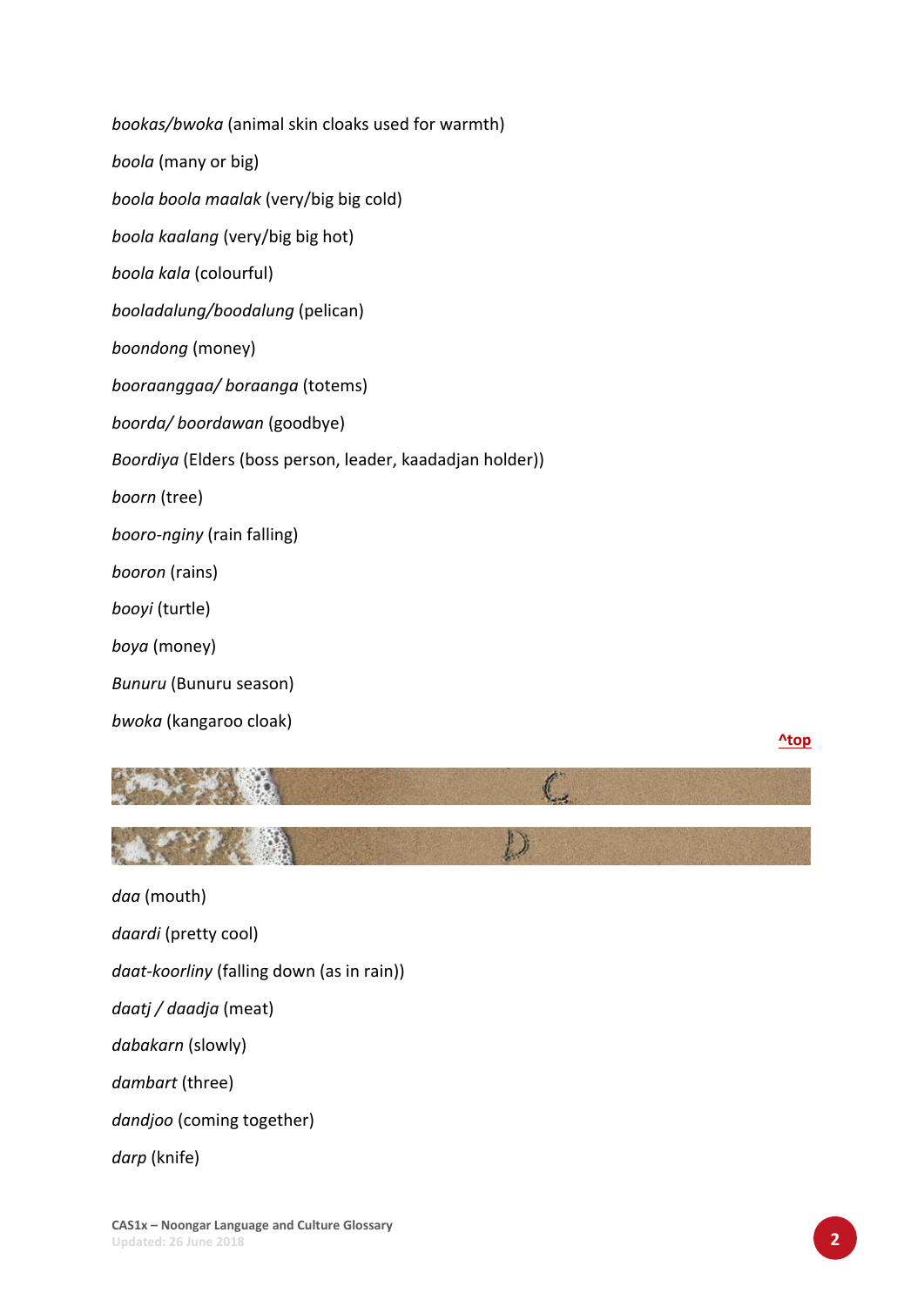*Deman* (Cousin)

*Derbarl Bilya (*Swan River)

*Derbarl Yerrigan* (Swan Estuary)

*djaa* (mouth)

*djaaliny* (tongue)

*djardak* (white)

*Djarlgarro Beelier* (Canning River*)*

djedari (brown)

*djen* (foot)

*djena* (feet)

*djendal* (grey)

*Djeran* (Djeran season)

*djerap* (bird)

*djerpan/ djoorabin/ djeraban* (happy/ like)

*djerpaniny/ djoorabininy/ djerabininy* (happiness/ liking)

*djiba djobaliny* (swimming)

*djidi‐djidi* (willy‐wagtail)

*Djilba* (Djilba season)

*djildjit* (fish)

*djinang* (look or see)

*djinanginy* (looking)

*djinda* (stars)

*Djiraly* (northern dialects)

*djoodarak* (song)

*Djook/Djookan* (Sister)

*Djoorabiny* (means happy, but also something people say when they like something… e.g. Are you djoorabiny for that fella?)

*Djoowaalindjarap* (Dwellingup)

*doodja* (heat of (e.g. the sun)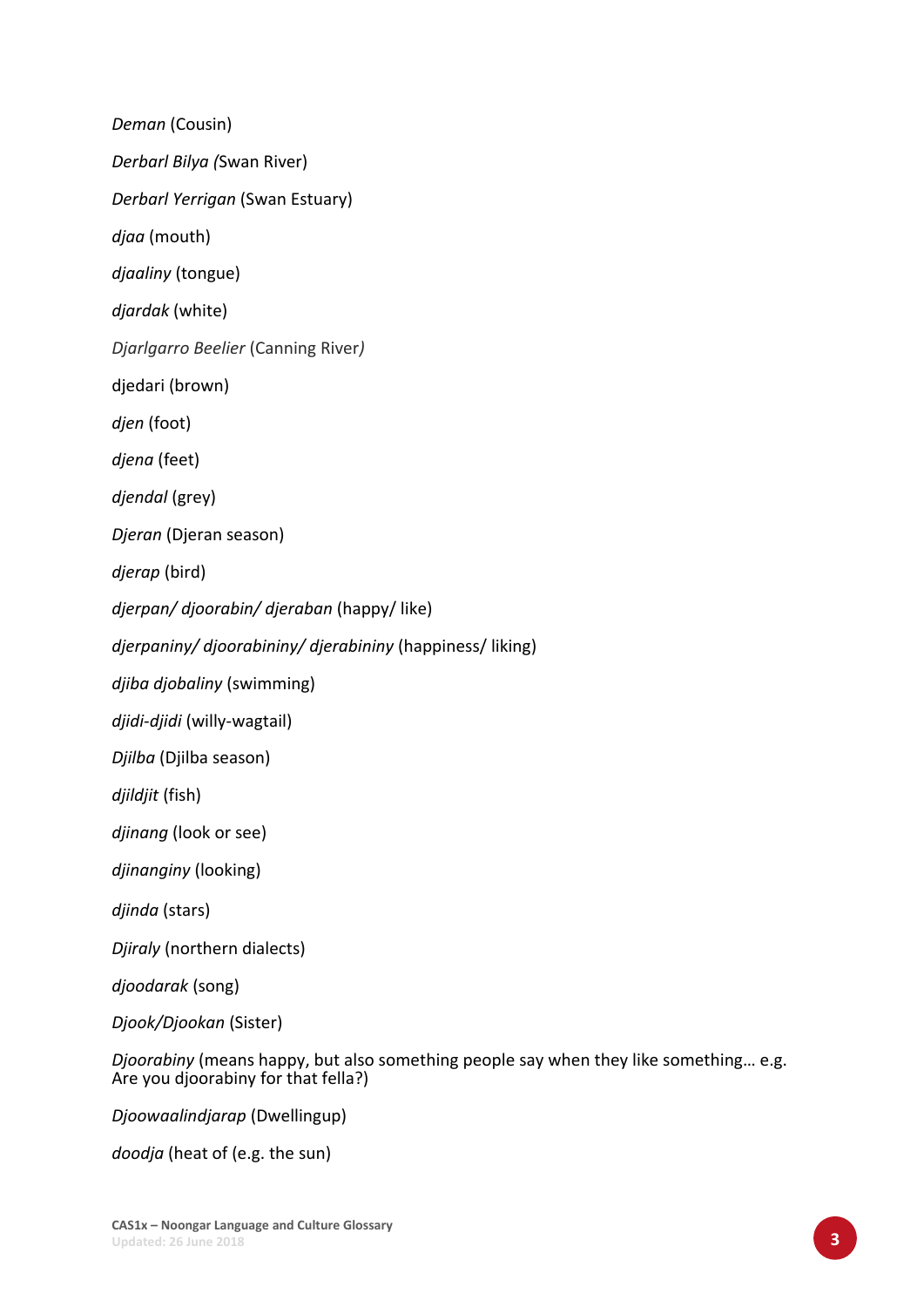*dwank menditj* (earache)

*dwert* (dog)

*dwonk* (ear)



*kaadadjan/ kaaditjin* (knowledge)

*kaadi* (silly in the head (meant in a non‐judgemental way))

*kaa‐kaa* (kookaburra)

*kaalak* (traditional winter shelter)

*kaalang* (hot)

*kaalang‐koorliny* (becoming hotter)

*kaaleepga* (homeland)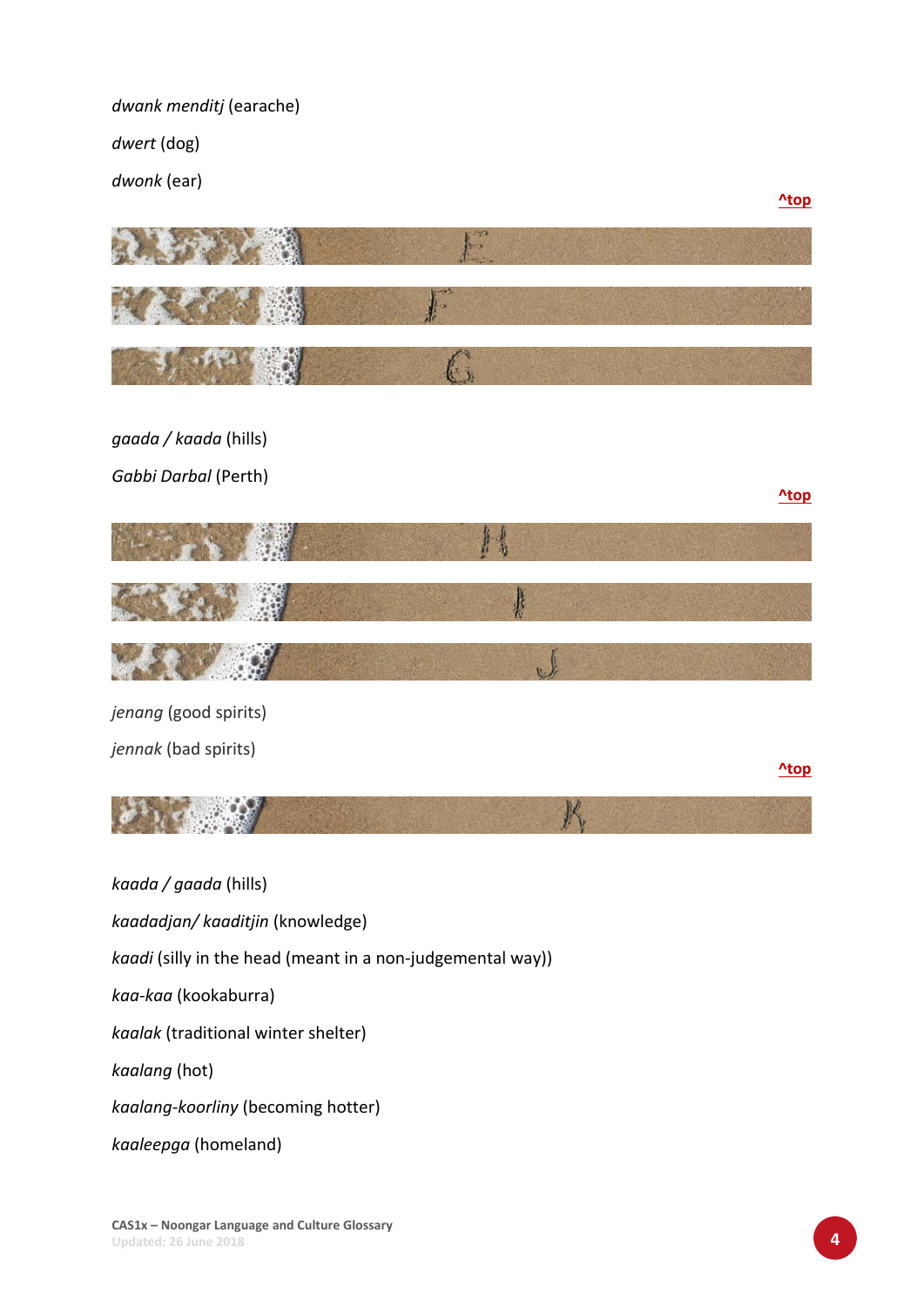*kaat* (head/ hill)

*kaat menditj* (headache)

*Kabarli* (Grandmother)

*kakarook* (dance)

*Kambarang* (Kambarang season)

*kanangoor* (bright/shining)

*kar* (spider)

*karda* (racehorse goanna)

*karil* (crabs)

*kaya / kiya* (hello or yes)

*kedala* (day time)

*kedalak* (night time)

*kep* (water/rain)

*kertikert* (quickly)

*keyen* (one)

*koboorl menditj* (stomach ache)

*Kongk* (Uncle)

*koobalong/ koornis* (frogs)

*koodjal* (two)

*koodjal koodjal* (four)

*koolbardi* (magpies)

*kooldji* (hip)

*koomal*/ *goomal* (possum)

*koomba* (big)

*koondart* (cloud)

*Koongal‐Boyal* (south‐eastern dialects)

*Koongal‐Marawar* (south‐western dialects)

koonyi (an affirmation of something silly/ that's no good/ not good)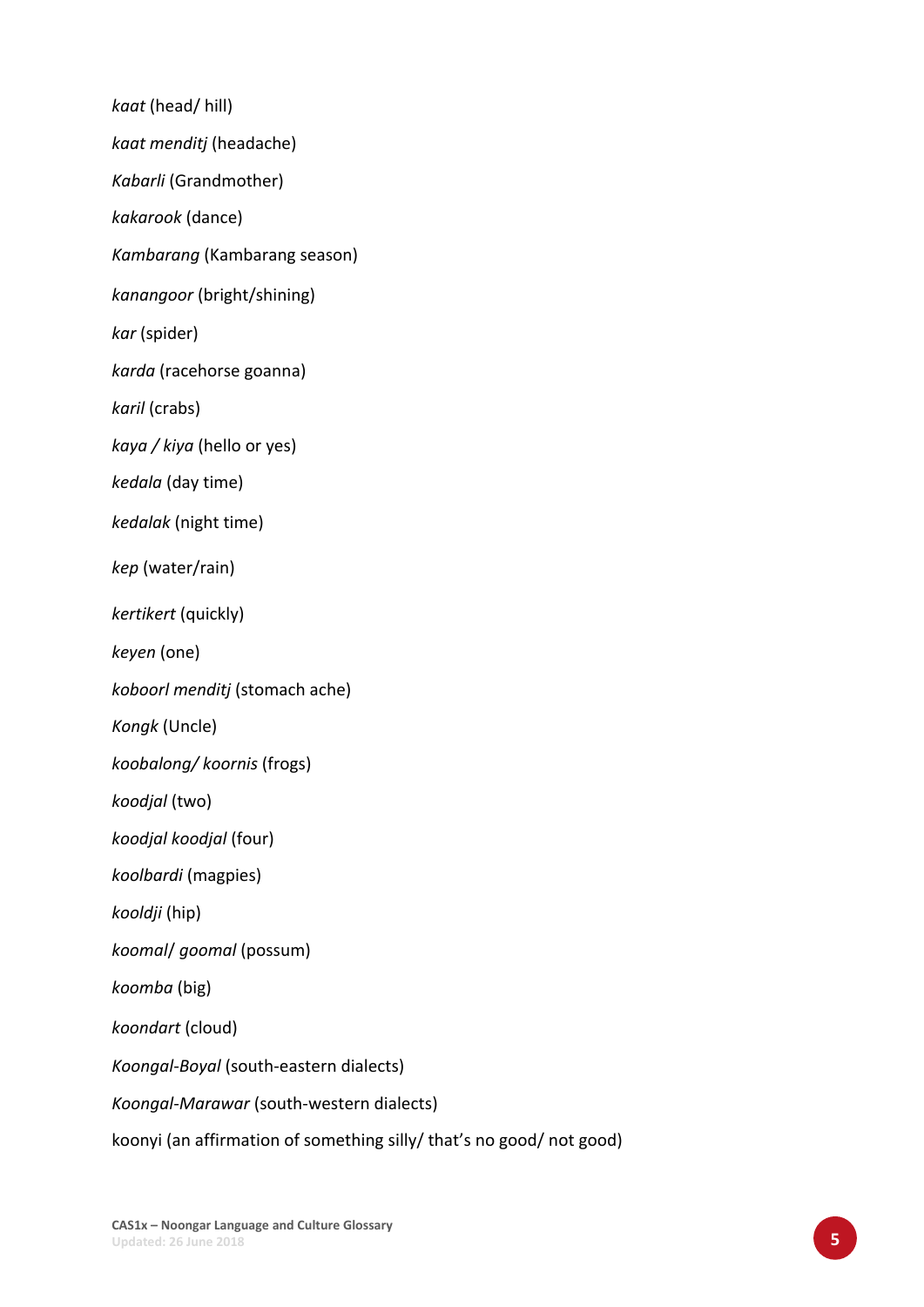*Koora / koori* (long ago or the past) *koora koora* (long, long ago) *koorat* (shorter) *koorbal* (stomach) *Koorlaangka* (children) *koorliny* (coming/going (added hand gesture will clarify)) *koort* (heart) *koorta* (husband/wife) *kwila* (shark) *kwillena* (dolphin) *kwob* (good) *kwobidak* (very good/ good) *kwoliny* (wrist) *kwon* (buttock)

**^top**



*maalak* (cold) *maali* / *mali* (black swan) *maam* (man) *Maam yok* (Aunty) *Maaman* (Men or Father) *Maambart* (Father) *maar* (five or hand) *maar koodjal koodjal* (nine) *maar maar* (ten) *maar‐dambart* (eight) *maar‐keyen* (six)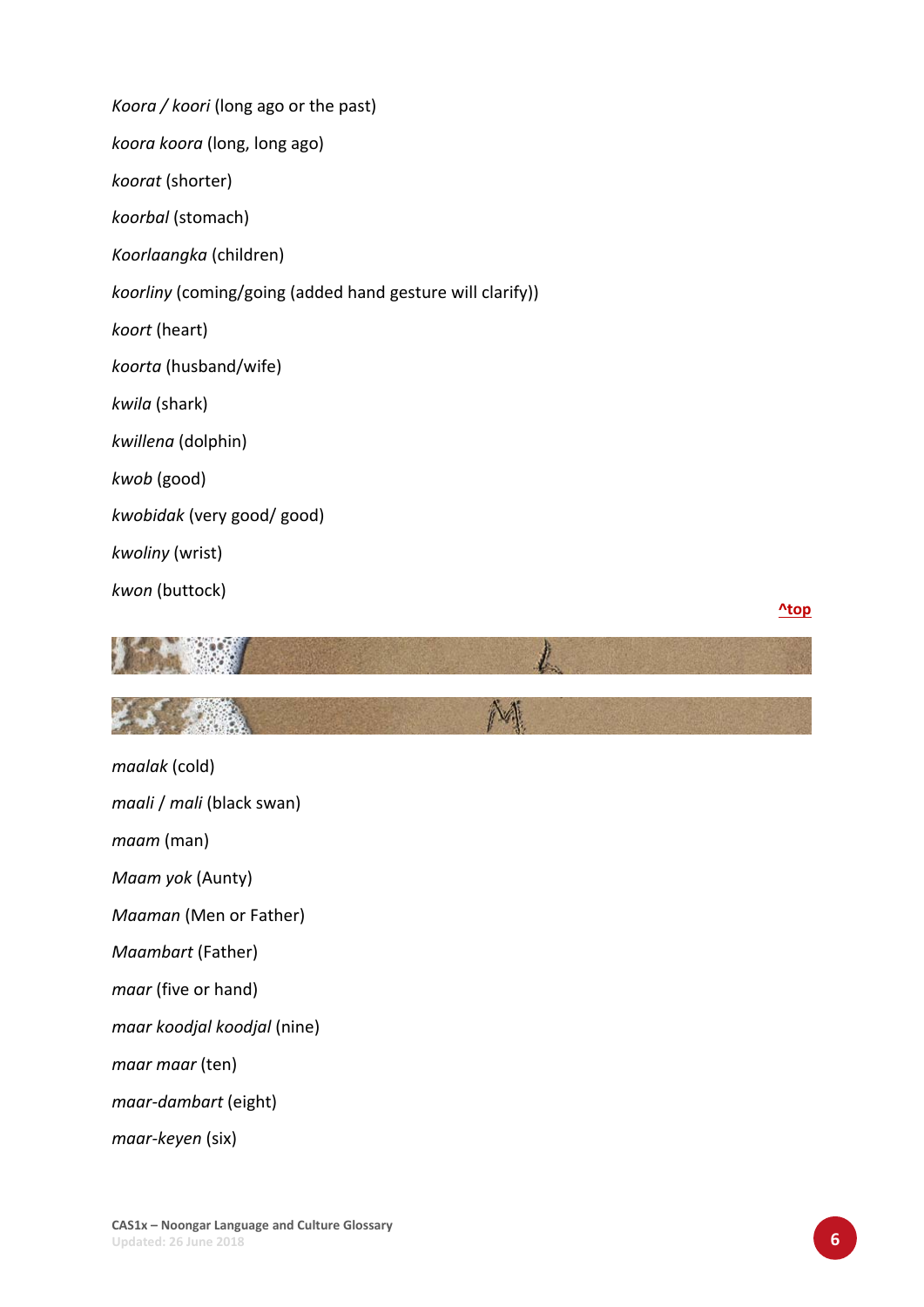*maar‐keyen bonar* (six seasons) *maar‐keyen noongar bonar* (six Noongar seasons) *maar‐koodjal* (seven) *maat* (leg) *madjitil* (magical / magic) *Makuru* (Makuru season) *malark* (bush) *malark mereny* (bush food) *Mandjoogoordap* (Mandurah) *manitj/maanitj* (cockatoo) *marr* (wind) *marron* (crayfish) *menang* (bloodroot) *menditj* (sick) *mereny* (food) *mereny ngaarn* (food to eat) *mia‐mia* (tent) *mirda* (red) mirda‐mokiny (purple) *miyak / mika* (moon) *miyel* (eye) *miyel menditj* (sore eye) *mokiny* (almost like or mixed) *moodjar* (Christmas tree) *mooly* (nose) *moordin* (back) *moorditj* (solid/strong/great) *moorlany* (shoulder)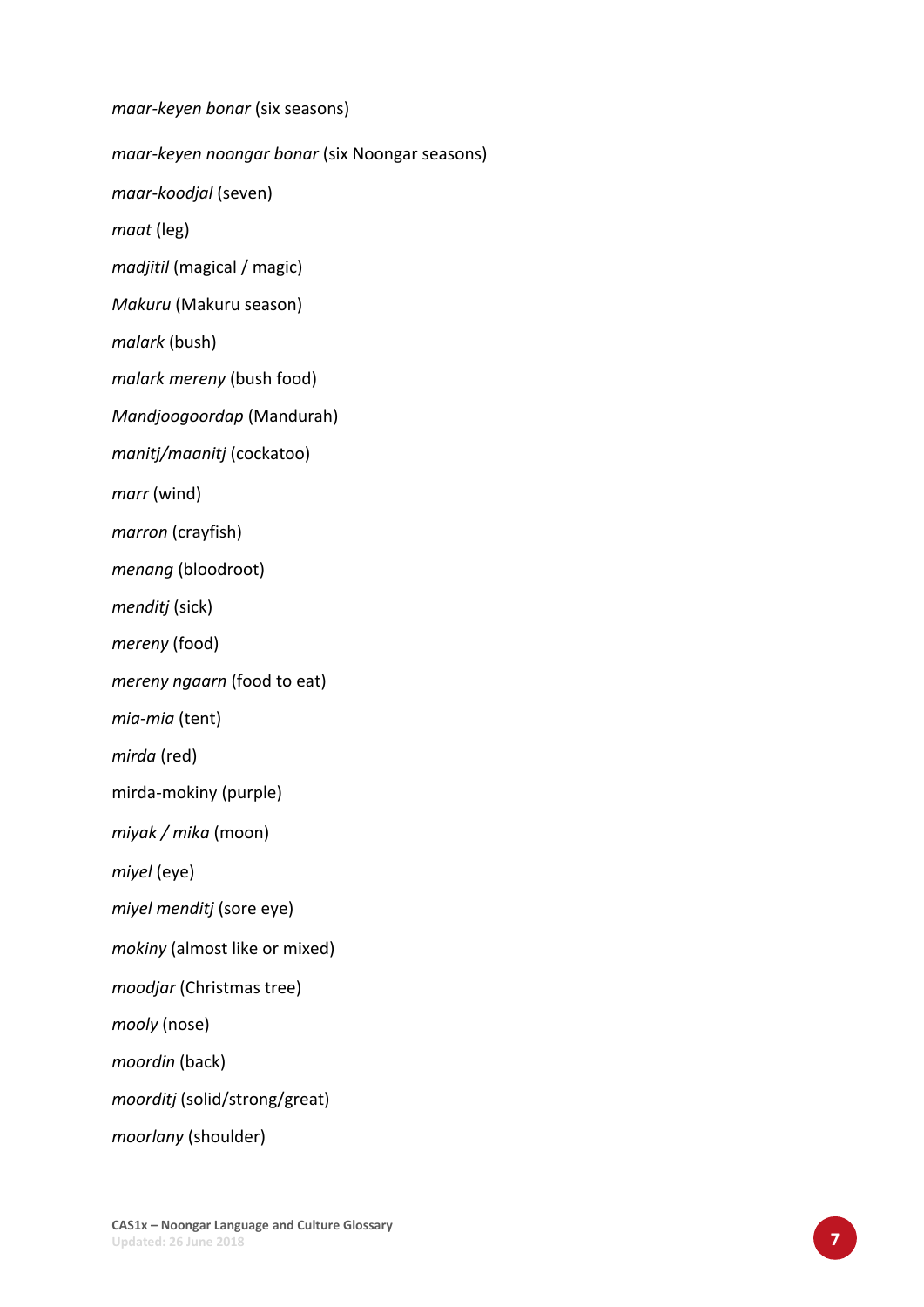*moorn* (black) *moort* (family) *Moyron* (Grandfather) *mungite* (banksia)

**^top**

*Nap* (Daughter) *natj* (what) *Ngaangk* (Mother) *ngalak* (we) *ngalang* (ours) *Ngangk* (Mother) *ngank* (sun) *ngany (*I/I am/me/ mine) *ngardanginy / ngaardanginy* (hunting) *ngarlak* (teeth/seagull) *ngarna* (ours) *Ngoon* (Brother) *ngooyoo* (elbow) *ni* (listen) *nidja* (the/here) *Nobiny* (Son) nodjam dordong (green) *noonakoort* (everyone) *Noongar* (Noongar) *noonoo‐kadiny* (you all) *noonook* (you) *noorook* (eggs)

N

*noort* (fly)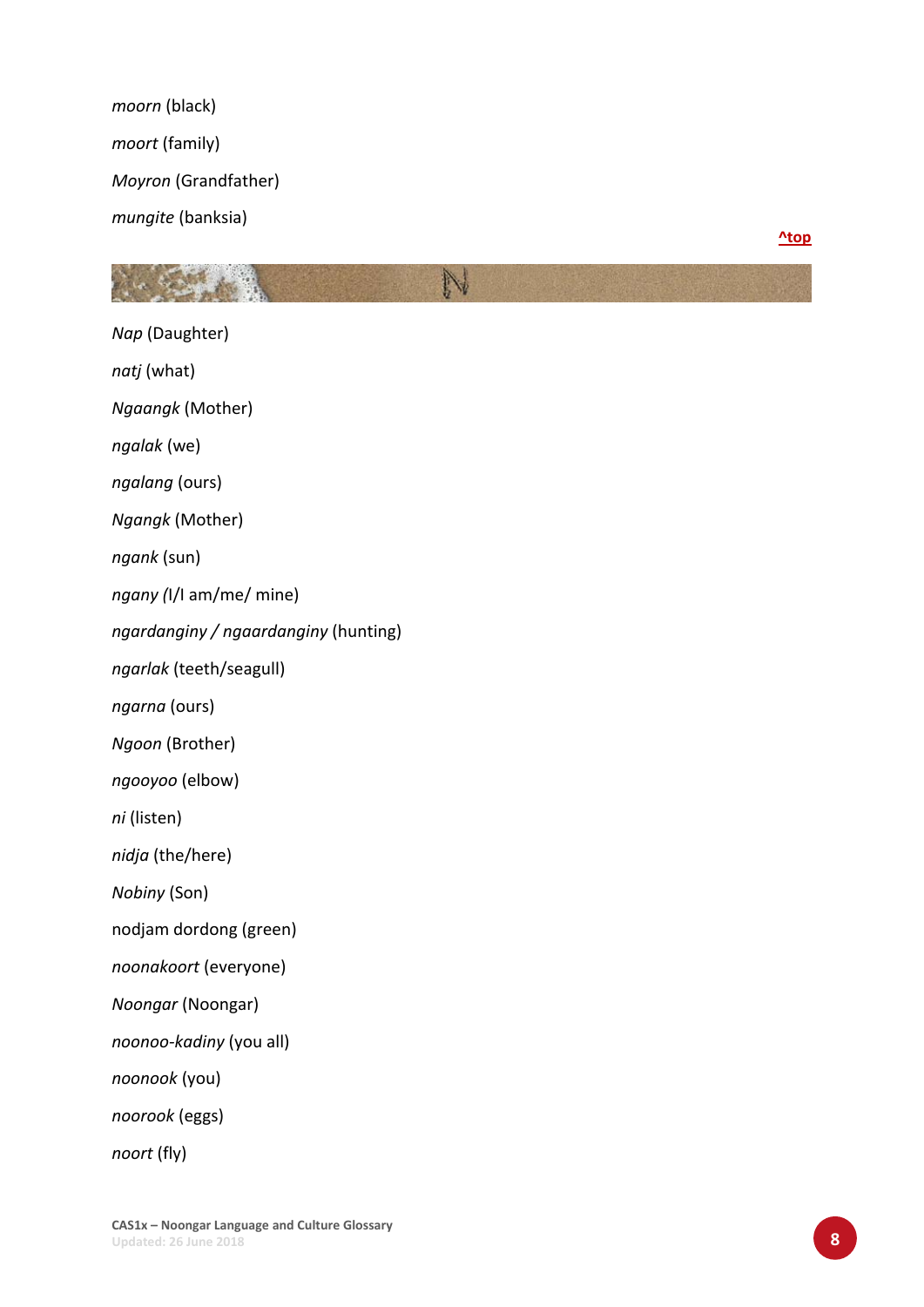*nop* (boy) *norn* (snake) *nyidiny* (cold times) *nyin* (live) *nyin‐iny* (living) *nyininy* (sitting) *nyit* (small) *nyorn* (sorry (I'm sorry, that's sad to hear)) *nyumbi /numbi* (dance)  $\mathbb{O}$ D *poragnan* (painted up) Q R





*unna* (acknowledgement/ agreement)

**^top**

**^top**



*waangkaniny/ wangkaniny* (language)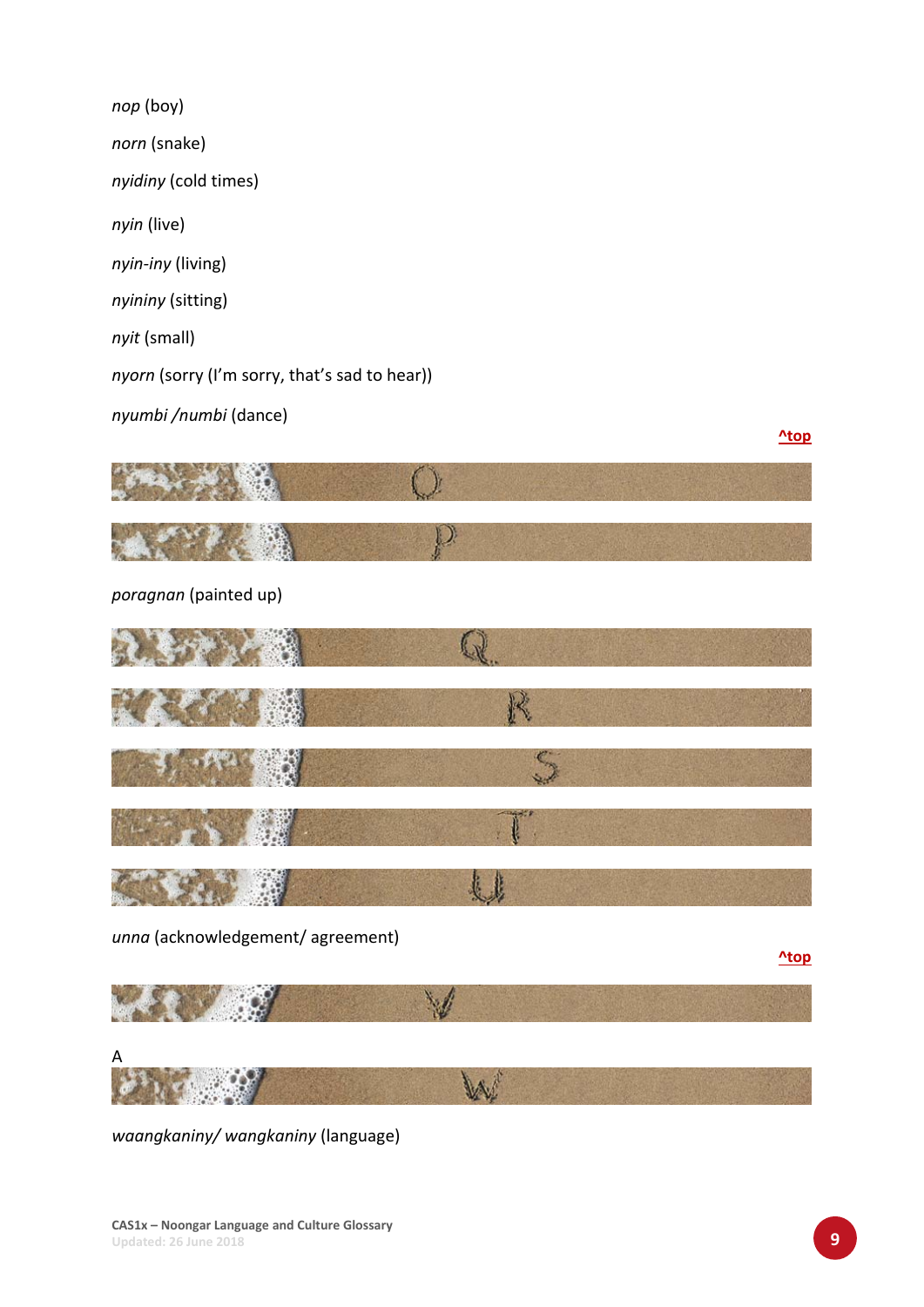*waardiny* (searching) *wadjelas* (white people) *Wandjoo, wandjoo* (Welcome, welcome) *Wanjemup* (Rottnest) *wara* (bad) *warbin* (play) *warbininy* (playing) *wardarn* (ocean) *wardung* /*waardung/ warding* (crow) *weitj* / *weitch* (emu) *wer* (and) *windji/windja* (where) *winyarn* (unfortunate (but not meant in a derogatory way!)) *wirin/ wirrin/ wirn* (spirits of those who have passed) *Woggaal/Waakal* (Rainbow Serpent) *wongka* (story) *woolah* (celebration (as Woohoo! Yippee!)) *woora* (longer) *woort kool* (going) *woort / wort* (throat) *woort menditj* (sore throat) *wooyan* (blue) *worl* (sky) *woyan‐mokiny* (dark purple) *wungeniny* (healing)

**^top**

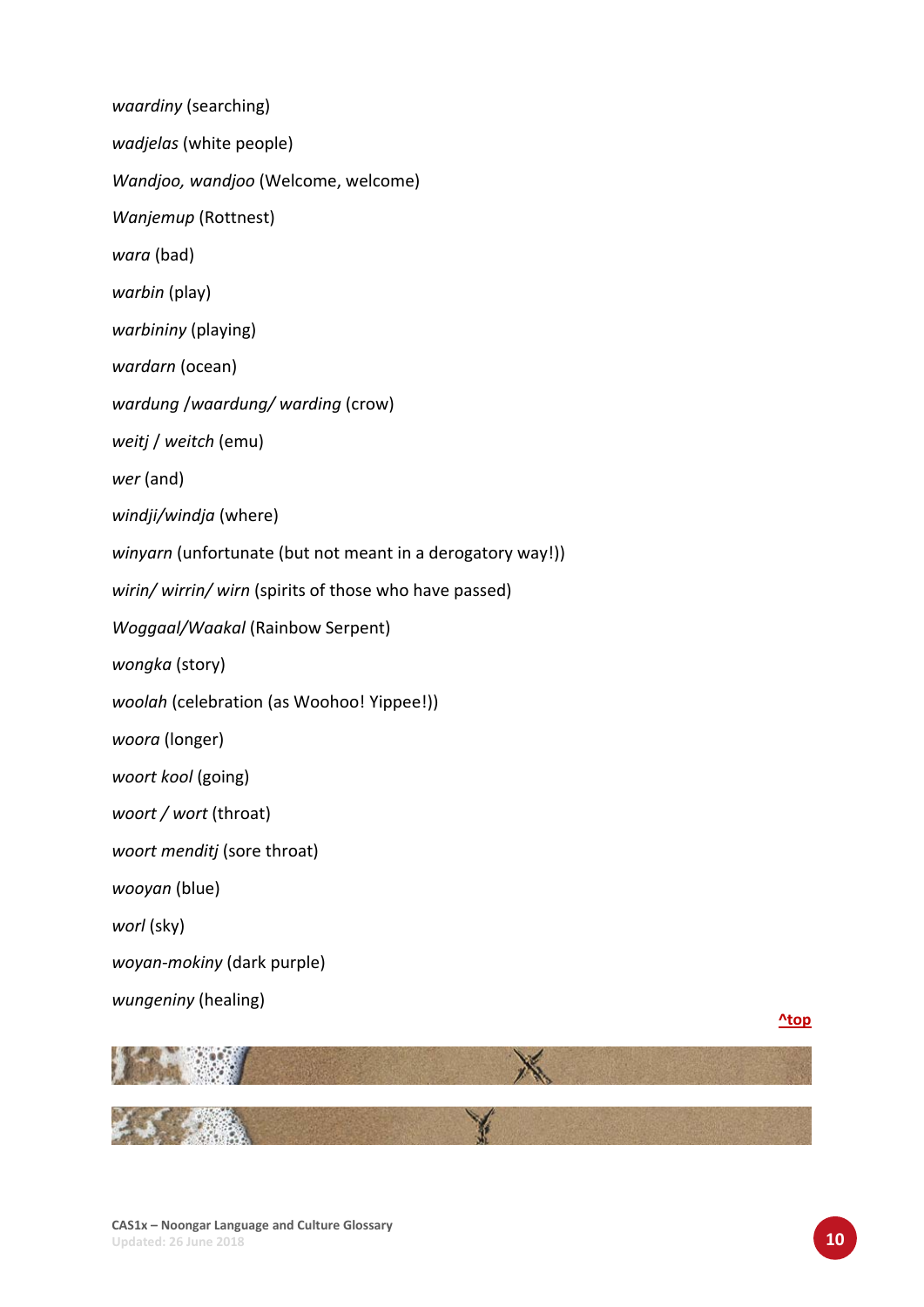| yaakiny (standing)                               |
|--------------------------------------------------|
| yaankga (thank you)                              |
| <i>yaat</i> (chin / jaw)                         |
| <i>yeyi</i> / <i>yey</i> (present moment/ today) |
| <i>yira</i> (up in)                              |
| <i>yirra yaakin</i> (stand tall/up)              |
| Yok/Yorg (Woman)                                 |
| yongka / yongker (kangaroo)                      |
| yoont (yellow)                                   |
| yoont-mirda mokiny (orange)                      |
| yoornaa (bobtail)                                |
| yoowart (no)                                     |
| <i>yorga</i> (women)                             |
| yumbi (dance)                                    |





*Baalang koorl koorlaangka warbininy.* (They been children playing.)

*Benang‐benang booron‐koorliny.* (Sometime soon the rain will come.)

*Boola kaadadjan doyntj doyntj baranginy.* (Lots of (more of) knowledge together sharing OR Let us share more knowledge.)

*boola moort yongka ngaarn* (Many families kangaroo eat.)

*Boordawan djinang.* (See you later.)

*Bunuru yey boola kaalang.* (It is very hot today in this time of Bunuru.)

*Djidi‐djidi boodja‐k yaakiny.* (Willy wagtail ground‐on standing.)

*Gnalang boodja kwobidak*. (Our good country.)

*Hello lubbly seng.* (Hello lovely thing (flirtatious).)

*Kaya deadly maaman.* (Hello awesome/ fabulous men!)

*Kaya deadly yorga.* (Hello awesome/ fabulous women!)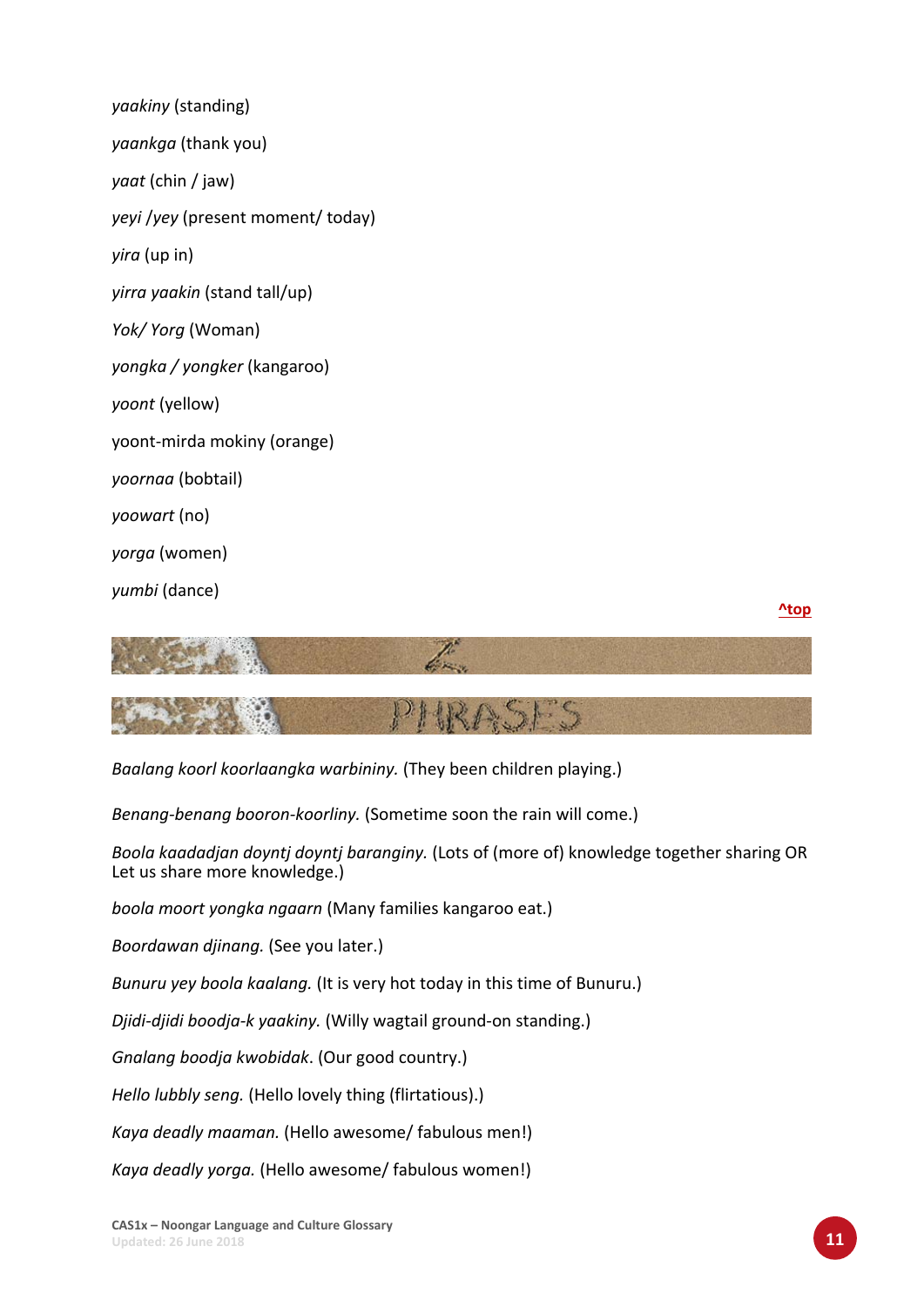*Kaya kakarook moorditj. Nidja nop boola moorditj kakarookiny* (Yes, dance great. These boys are very great dance.)

*Kaya lubbly seng.* (Hello lovely thing (flirtatious).)

*Kaya ngany kakarook djoorabiny?* (Were you liking the dance?)

*Kaya ngany kwob.* (Yes I'm good.)

*Kaya ngany moorditj!* (Yes, I'm great!)

*Kaya, kedala kaalang‐koorliny.* (Yes, today is getting hot.)

*Kaya, ngany boodjari.* (Yes, I pregnant.)

*Kedalak‐ngat boola boola djinda kanangoor.* (In the night time, the stars are shining a lot.)

*Kelada worl‐ak kep‐koorliny*. (Today rain is falling from the sky.)

*Koolbardi boorn‐ak nyin‐iny.* (Magpie tree‐in sitting.)

*Koora koora kaadadjan.* (Knowledge from long ago.)

*Maaman yongka ngardanginy.* (Men kangaroo hunting.)

*Makuru woora kedalak koorat kedala.* (This time of Makuru has longer night and shorter days.)

*Makuru yey, booron daat‐koorliny.* (The rain is coming in this time of Makuru.)

*Moorditj marri boorn.* (Awesome marri tree.)

*Naatj kala nidja?* (What colour is?)

*Naatj kedala kaalang‐koorliny?* (Is it becoming hot today?)

*Naatj kedala nyindiny?* (Is it cold today?)

*Naatj koorl?* (What is your name?)

*Naatj nidja barna?* (What's this animal?)

*Naatj nidja noonook barna djinanginy?* (What animal are you seeing?)

*Naatj noonook djerabin ngarniny?* (What you like eating?)

*Naatj noonook djinanginy?* (What you looking/seeing?)

*Naatj yeyi kedala?* (What is the weather like today?)

*Ngaalak koorl moort mereny ngarniny.* (I go family food eating.)

*Ngala djerabin noonok ni kaadadjan Noongar waangkin!* (We are happy you are learning this knowledge.)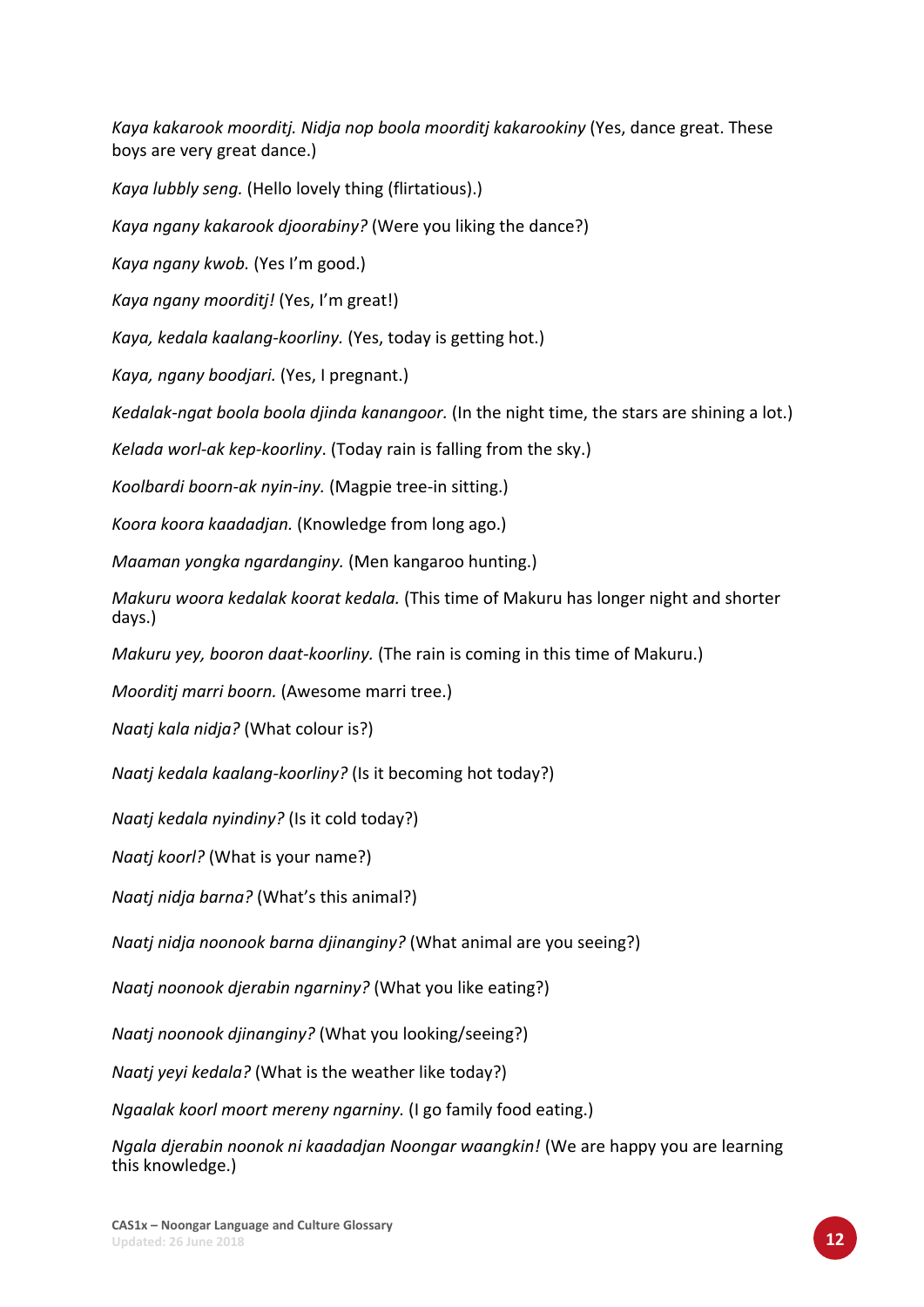*Ngalak alidja wardarn djiba‐djobaliny*. (We're going swimming over there in the ocean.) *Ngalak djerapiny noonook djinaniny.* (We happy you looking OR We are happy to see you!) *Ngalak djinaniny kaadadjan baranginy moorditj boodja.* (We are looking, knowledge sharing wonderful country OR Let us share more about this beautiful country.) *Ngang djinanginy booron daat‐koorliny.* (I'm looking at rain falling/ coming down.) *Ngangy boodja Balardong boodja.* (My country is Balardong.) *Ngany koboorl menditj.* (I stomach sick.) *Ngany Australia boodja.* (I am from Australia.) *Ngany bilya djiba‐djobaliny.* (I am river swimming.) *Ngany boodja*. (My country.) *Ngany boodja Binjareb boodja.* (My family's country is Binjareb.) *Ngany boyal koorliny.* (I east going OR I am going east.) *Ngany djerapaniny.* (I am happy.) *Ngany djerapin yongka daatj ngarniny.* (I like kangaroo meat eating.) *Ngany djinang noonook boorda* (I will see you later.) *Ngany djinanginy booron ata‐koorliny.* (I'm looking at the rain falling down.) *Ngany dookoorniny baranginy.* (I doctor getting.) *Ngany kaat menditj.* (I head sick OR I have a headache.)

*Ngany kongal koorliny.* (I south going OR I am going south.) *Ngany koodjal koodjal koorlaangka barang.* (I have four children.) *Ngany koorl moort djinanginy.* (I go family seeing.) *Ngany koorl warangka djinanginy.* (I go song seeing.) *Ngany koorlbal wirrt.* (We stomach eating OR What shall we eat?) *Ngany koorliny Australia.* (I'm going to Australia.) *Ngany koort wara.* (My heart bad.) *Ngany kwobadiny.* (I good‐getting OR I am getting better.) *Ngany maalak.* (I am cold.)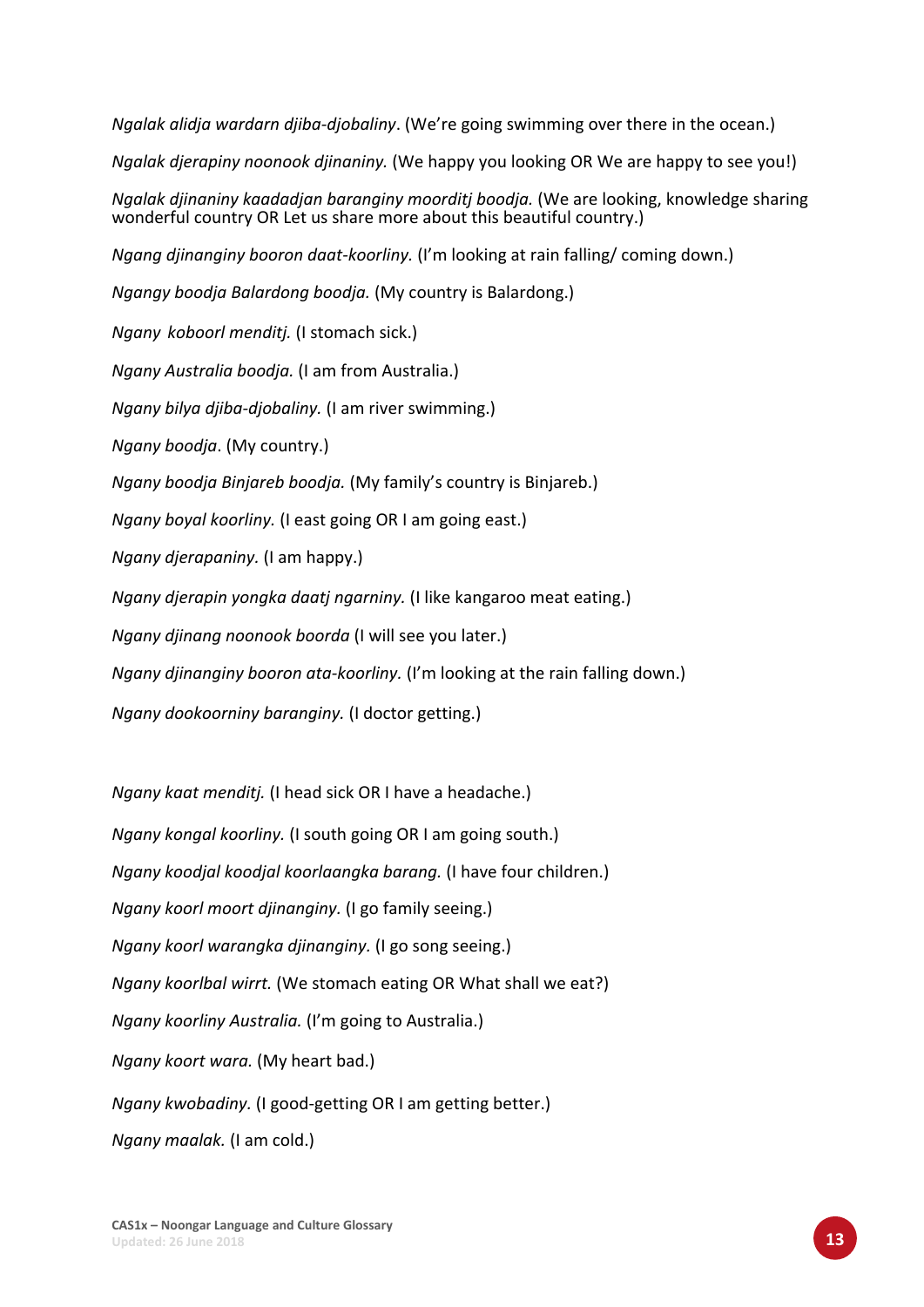*Ngany marawar koorliny.* (I west going OR I am going west.)

*Ngany menditj?* (You sick?)

*Ngany moort mereny ngarn koorliny.* (Me family food eat going.)

*Ngany ngorlak wara.* (I teeth bad.)

*Ngany yabaroo koorliny*. (I north going OR I am going north)

*Ngany weitj ngarniny.* (I'm emu eating.)

*Ngany yoowart daatj ngarn.* (I no meat eat.)

*Ngany yoowart djildjit ngarn.* (I no fish eat.)

*Nganyang djerapin djerap daatj ngarniny.* (Mine love/ very like bird meat eating.)

*Nganyang kabarli maat menditj.* (My grandmother leg sick.)

*Nganyang koorl…* (My name is….)

*Nganyang moort Jones.* (My family is the Jones.)

*Ngardang wer ngaarn.* (Hunted and eaten.)

*Nginyany miya‐k nyininy…* (In my house I have…)

*Ngiyan noonan miya‐k nyininy?* (Who lives in your house?)

*Ngiyan noonan moort?* (Who is your family?)

*Nidja kedalak miyak boola boola.* (Tonight, the moon is very big.)

*Nidja mereny moorditj!* (This food great!)

*Nidja ngany yoowart djildjit djerapiny.* (This I no fish liking.)

*Nidja noonook djerabiny.* (This you liking.)

*Nidja noonook mereny warniny?* (This you food make?)

*Nidja Yey ngany moort kaalak baranginy.* (My family are making a winter shelter today.)

*Noonang wungeniny.* (You're healing.)

*Noonook boodjari?* (You pregnant?)

*Noonook boorda djinang.* (See you later.)

*Noonook menditj?* (You sick? OR Are you sick?)

*Noonook moorditj?* (You good? / How are you?)